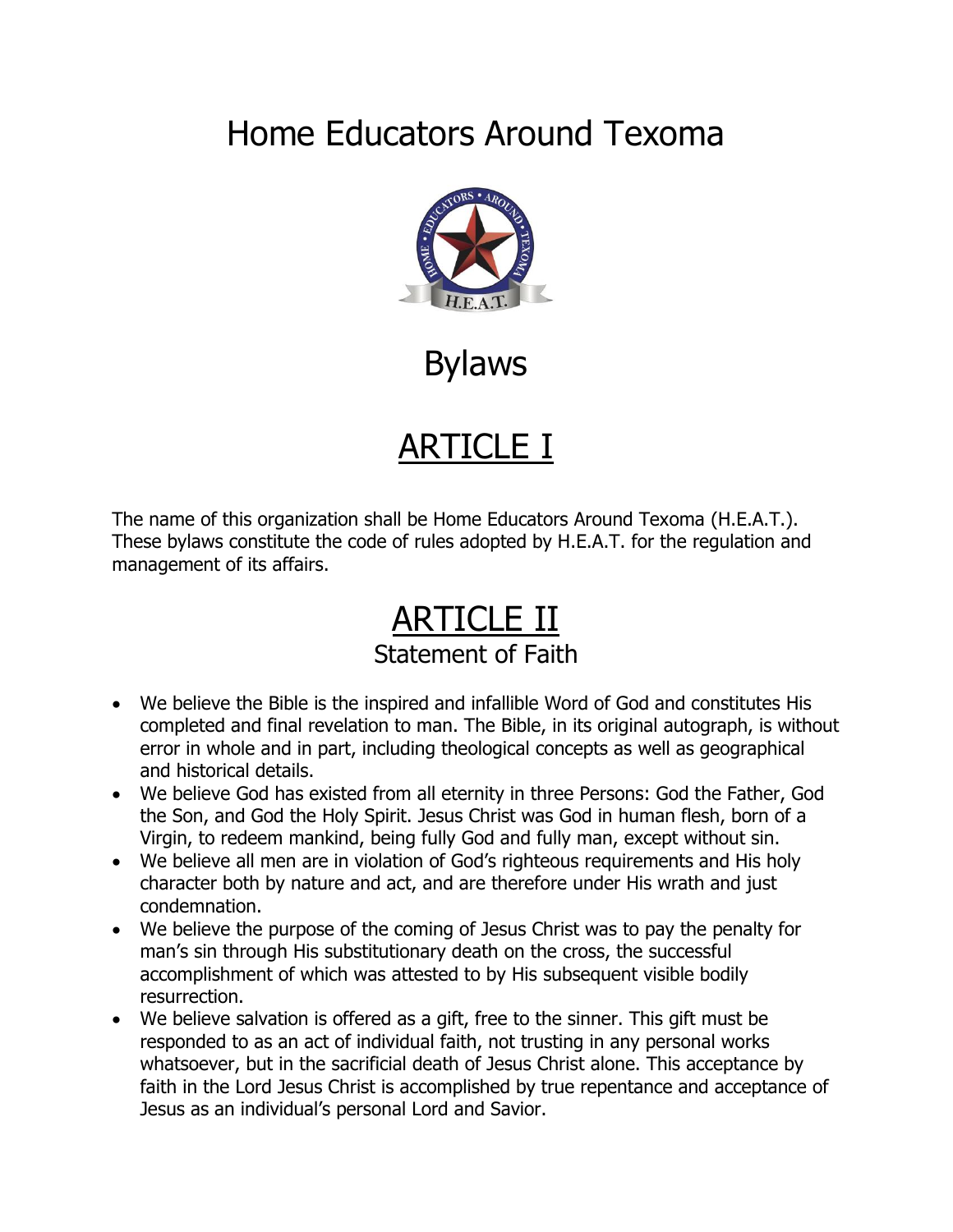### ARTICLE III Vision, Purpose, and Goals

### **1: Vision.**

H.E.A.T. exists to encourage homeschool families to have confidence to teach their own at home, and as an opportunity for homeschool parents to network with each other for support.

### **2: Purpose.**

The purpose of this organization shall be to enrich the experience of area homeschooling families by providing encouragement, information and support.

### **3: Goals.**

The key efforts to accomplish our purpose and fulfill our vision:

- a. Connect and encourage area homeschooling families.
- b. Provide a conduit for sharing relevant information among area homeschooling families.
- c. Promote communication and fellowship among our members.
- d. Provide supplemental educational experiences through field trips and group learning activities.
- e. Provide resources and logistic support for various homeschooling endeavors and affiliated groups.
- f. Inspire homeschooling families to be a positive and enriching influence in the community.
- g. Promote homeschooling in our community as a valuable choice in education.
- h. Encourage area businesses, churches, and other advocates to support area homeschooling efforts.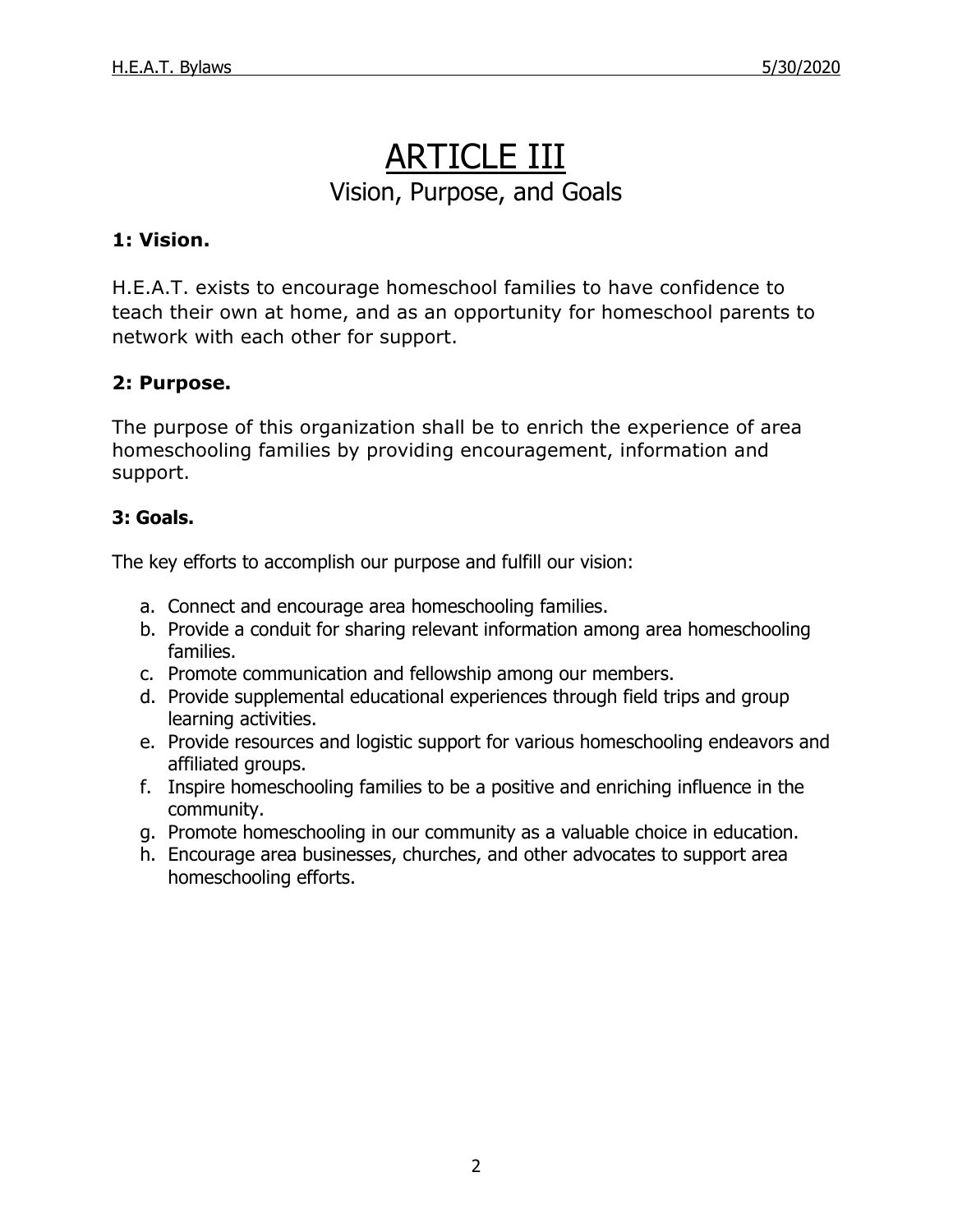### ARTICLE IV Board of Elected Officers

### **1: Qualifications of Elected Officers**

- a. All officers must actively believe, subscribe to, and support the H.E.A.T. Statement of Faith, mission statement and bylaws.
- b. The elected officers will consist of a President, Vice-President, Secretary, Treasurer, Membership Coordinator, and a Member at Large.
- c. All elected officers shall have at least two years home schooling experience, and shall be a member of H.E.A.T. for a minimum of 6 months prior to nomination. All elected officials shall be currently home schooling or be parents of home school graduates.
- d. No officer shall serve in any support position while serving as an elected officer with the exception of the Member at Large.
- e. Spouses may serve together as an elected officer but will be allowed only one vote together.
- f. The treasurer and membership coordinator shall not be related by blood or marriage.
- g. Any person seeking to serve as President will first serve at least one year as an officer of the Board prior to any bid for President.

### **2: Number of Officers**

The Board of Elected Officers will consist of six officers. Upon majority resolution of the Board of Elected Officers, the number of Officers may be increased or decreased from time to time, but in no event shall a decrease have the effect of shortening the term of an incumbent Officer, or decreasing the total number of officers to less than three Officers.

### **3: Term of Officers**

Term length of all officers will begin with the June meeting and carry through until the following June meeting. The outgoing officers will be expected to work with the elected officers through the June meeting. Terms will be limited to 2 consecutive years in a position.

### **4: Election of Officers**

The ballot of officers will be prepared by the nomination committee. This ballot will be presented for voting in the May meeting. Any position to be filled by reason of an increase in the number of Officers shall be filled at the next regular meeting of the Board of Elected Officers or at a special meeting called for that purpose. When a reappointment or replacement is made, the re-appointment or replacement shall be considered effective on the date that the prior term expired. Officers whose terms have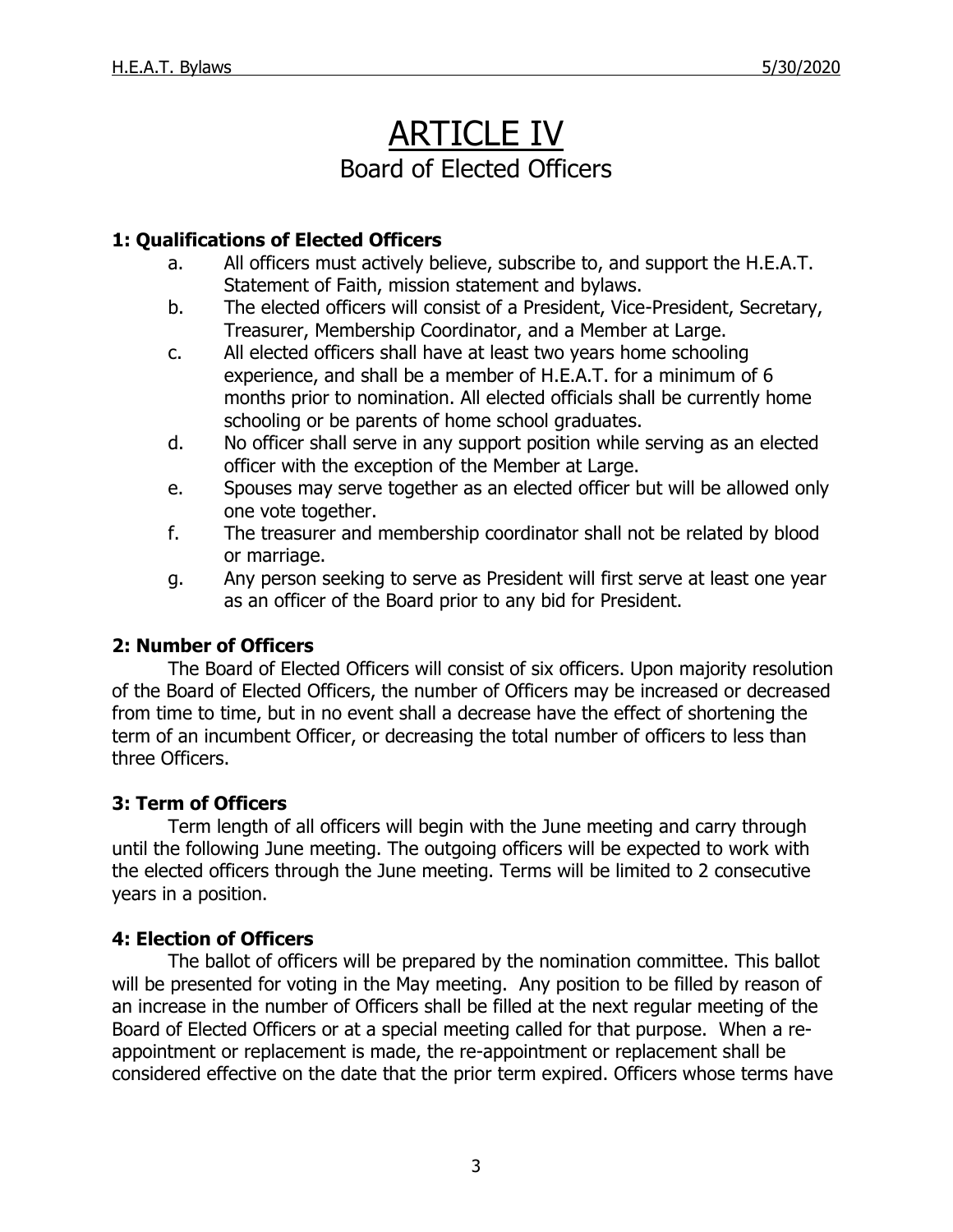expired may continue to serve until they are either re-appointed or until their successors have been named.

### **5: Resignation of Officers**

Any Officer may resign at any time by delivering written notice to the Secretary or President of the Board of Elected Officers. Such resignation will take effect at the time specified in the notice.

### **6: Removal of Officers**

Any elected official may be removed from office for failing to adhere to the general and specific responsibilities of their office and as outlined in Article IV. Removal from office shall require a two-thirds majority vote from the membership present at a Regular or Special Meeting called for that purpose. Absentee voting in such a case is not authorized. Any Officer under consideration of removal must first be notified about the consideration by written notice at least 10 days prior to the meeting at which the vote takes place

### **7: Vacancy of Office**

If any elected officer is unable to complete their term of office, the remaining elected officers shall appoint members to fill the remainder of the term of the office vacated. If more than one half of the elected officers need to be replaced, this will be done by special election.

### **8: Compensation of Officers**

Officers shall not receive any salaries or other compensation for their services, but by resolution of the Board of Elected Officers, may be reimbursed for any actual expenses incurred in the performance of their duties for H.E.A.T., as long as approved by a majority of the Board. H.E.A.T. shall not loan money or property to, or guarantee the obligation of, any Officer.

## ARTICLE V

### Responsibilities of Elected Officers

### **1: General Responsibilities of the Elected Officers**

- a. All elected officers will serve as the nomination committee.
- b. Elected officers will meet as required to conduct the business of H.E.A.T., set the agenda of the regular meetings, conduct regular business meetings in November and May, and serve in an advisory capacity to the standing committees. The elected officers will meet at least quarterly.
- c. The elected officers shall prepare the budget and recommend the amount of annual dues for presentation and approval by the members in the August/September Meeting.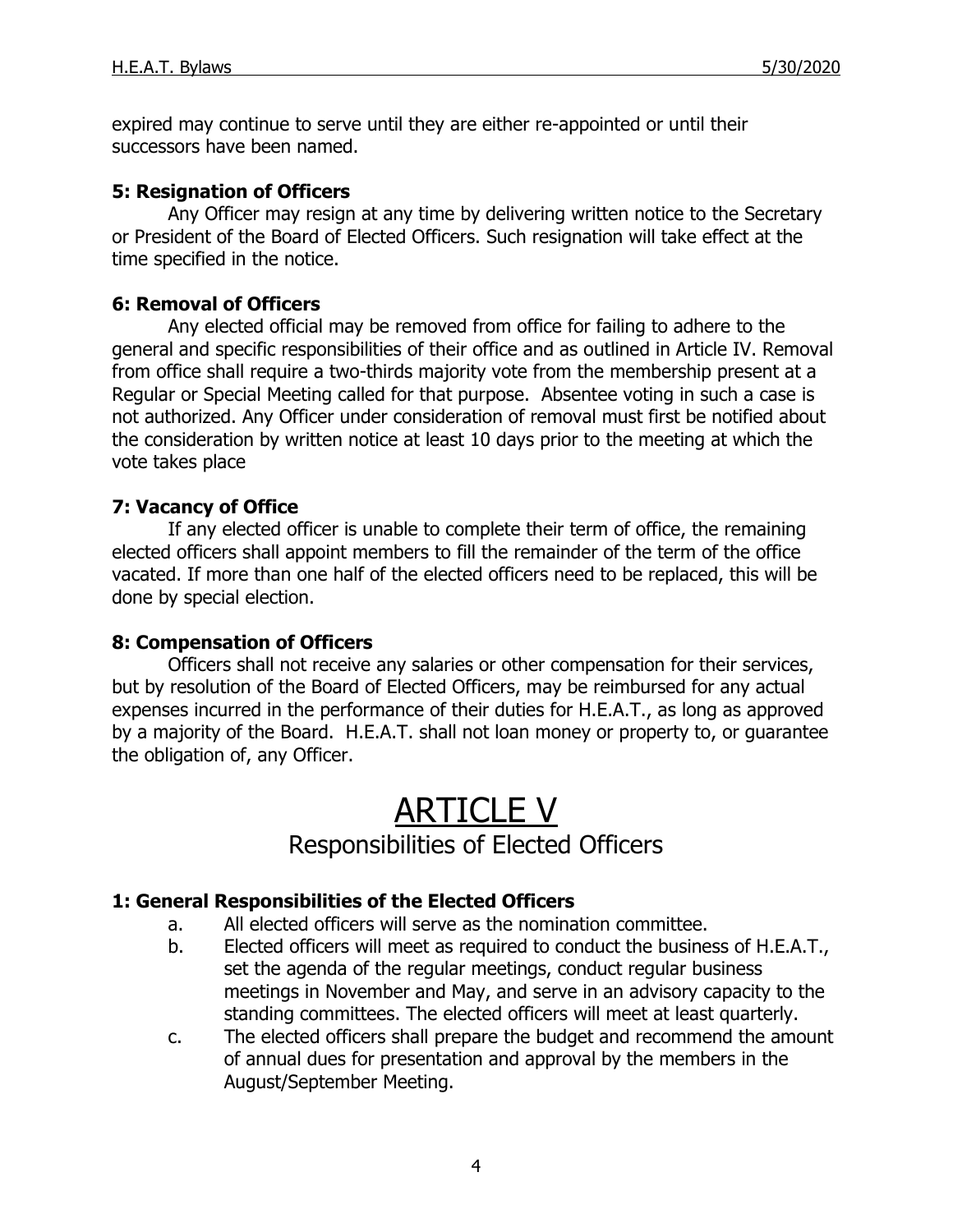### **2: Specific Responsibilities of the Elected Officers**

### **I. President:**

- a. Shall serve as the chairperson of all H.E.A.T. meetings.
- b. Responsible for the official appointment of any person serving in a support position.
- c. Approving authority for all H.E.A.T. group activities.
- d. Approving authority for content of official H.E.A.T. communications.

### **II. Vice President:**

- a. Shall assume all responsibilities of the President in the event of the President's absence.
- b. Shall serve as chair of the nomination committee.
- c. Shall assist the President and other officers as needed.
- d. Shall serve as the liaison between the Board and appointed support coordinators and volunteers.

#### **III. Secretary:**

- a. Shall record and maintain attendance of the membership at each monthly meeting.
- b. Shall record and maintain the minutes of all monthly meetings and quarterly officer meetings.
- c. Shall serve as counter in any votes or elections.
- d. Shall maintain the inventory of the property of H.E.A.T.
- e. Shall handle all official correspondence for H.E.A.T.
- f. Shall maintain official documents for H.E.A.T.

#### **IV. Treasurer:**

- a. Responsible for all financial management duties of H.E.A.T.
- b. Submits a financial report to the membership at each business meeting.
- c. Shall collect dues as applicable from the membership coordinator.
- d. The treasurer shall check all expenditures against the approved budget prior to providing funds.
- e. Serves as the primary check signer.

### **V. Membership Coordinator:**

- a. Serves as point of contact for prospective members and ensures membership packets are available.
- b. Collects membership fees from all current and prospective members.
- c. Performs primary review of membership applications.
- d. Maintains membership rolls of all active members.
- e. Has free access to all the financial documentation.
- f. Serves as the secondary check signer.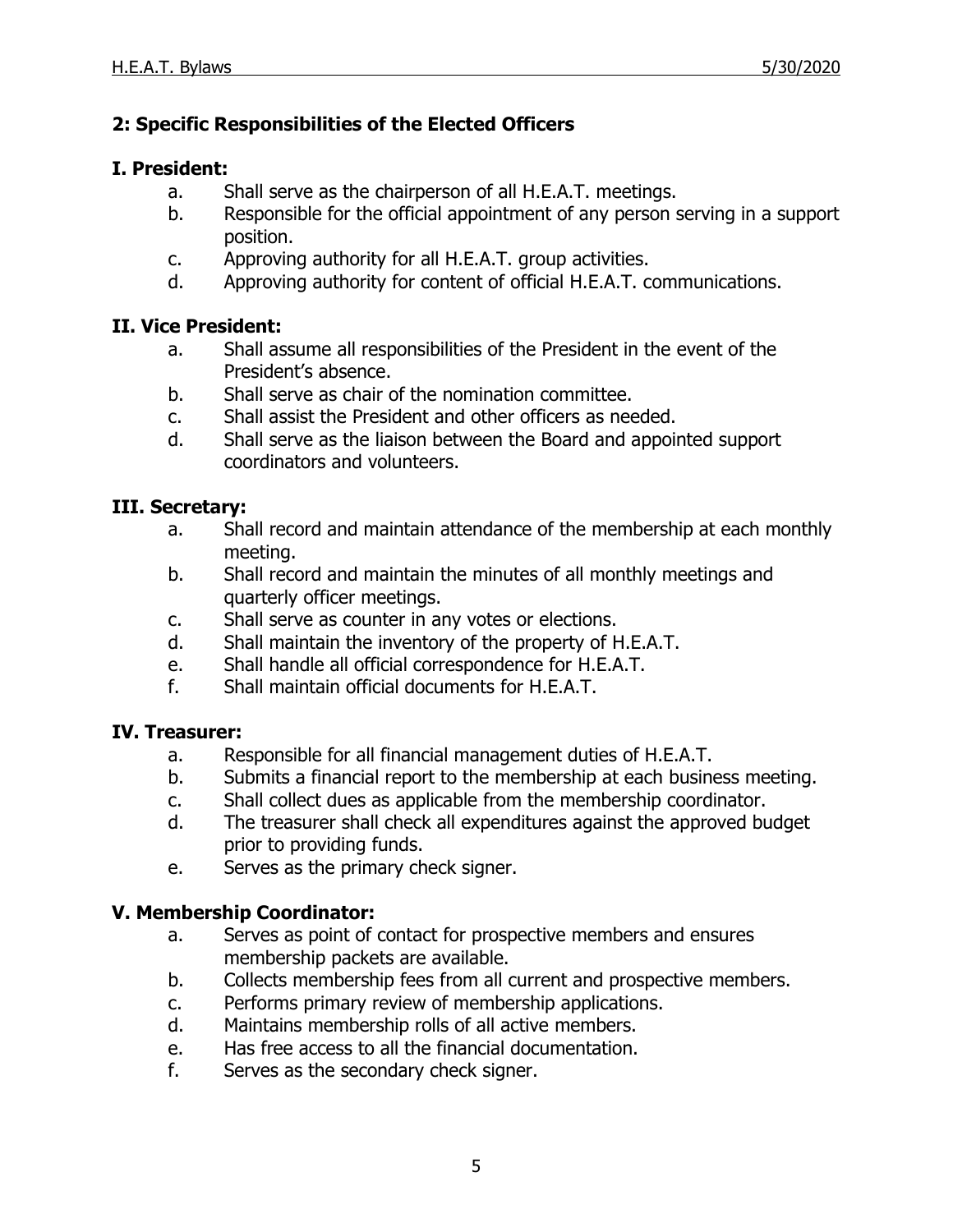### **VI. Member at Large:**

- a. Responsible for maintaining the official copy of the bylaws.
- b. Provides support to the President as needed, particularly in the area of being a voice for the teen group.

#### **VII. Media Coordinator:**

- a. Responsible for maintaining a media presence.
- b. Maintains the H.E.A.T. website.
- c. Posts current events.

# ARTICLE VI

### Members of H.E.A.T.

### **1: Eligibility**

Persons of any religious affiliation are invited to become members of H.E.A.T. Individuals who have disagreements with the Statement of Faith in this document are free to join the group, but will not be allowed to serve in any elected capacity. Members who disagree with the Statement of Faith are required to refrain from undermining this statement through disruptive activity. The Statement of Faith will only be an issue of discussion in specially called meetings for that purpose as outlined in the Amendments section of this document.

### **2: Application**

Members are received into the group upon acceptance of the completed membership form and payment of the non-refundable annual dues. Dues for members joining the group during the H.E.A.T. calendar year may be pro-rated at the discretion of the Board. Trial Membership is not to exceed one month, after which dues will be required.

### **3: Dues**

This amount will be approved by the elected officers. The elected officers shall have discretionary powers over the fees charged to individual members and the manner in which the fees are collected.

### **4: Acknowledgement of Statement of Faith**

All members must sign an acknowledgment on the registration form stating his/her reading and understanding the Statement of Faith, and agreement to support the H.E.A.T. mission statement and bylaws. Signing the form only signifies members have read the Statement of Faith, not that they agree with it.

### **5: Voting**

Membership implies the right to vote in regular and special business meetings. Members must be present to vote. Voting members must be at least 18 years of age.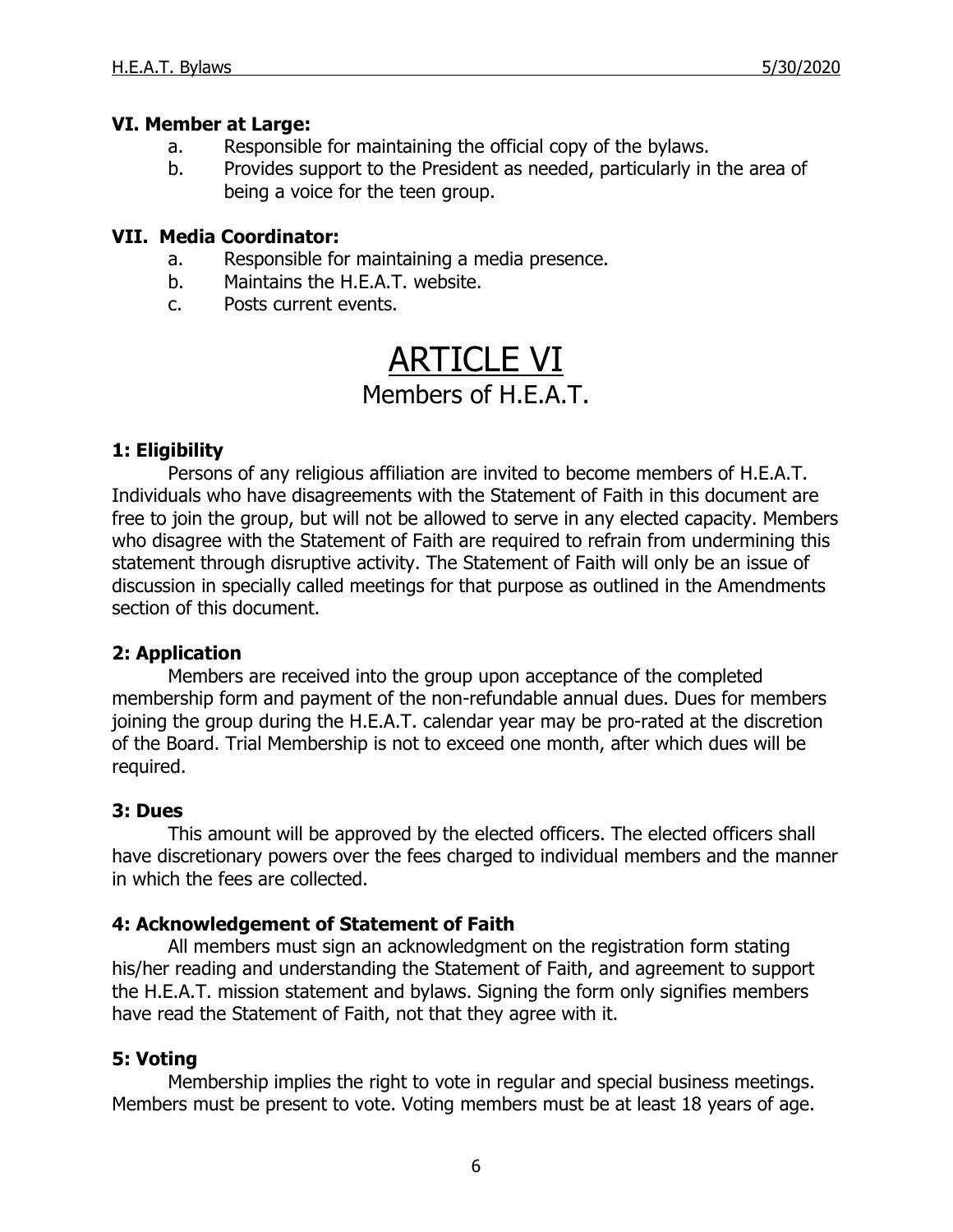### **6: Conduct of Members**

All members of H.E.A.T. agree to follow the rules listed below. These guidelines are to ensure that the purposes listed in the bylaws are the focus and intent of all members. All members shall:

- a. Pay dues as required by the H.E.A.T. Board.
- b. Build community by encouraging and supporting others.
- c. Provide guidance to others through a helpful spirit.
- d. Uphold a standard of home education that provides a favorable result in the H.E.A.T. community and in the general public.
- e. Use the name H.E.A.T. only when approved by the Board.
- f. Present yourselves as honest, caring and respectful citizens when representing H.E.A.T.
- g. Handle disagreements in love and respect for others and the Board.
- h. Keep ALL personal information (i.e. H.E.A.T. membership directory) confidential; they are for members only.
- i. Be accountable for the behavior of their children at all times.

### **7: Removal from Membership**

Membership may be terminated for:

- a. Violation of these bylaws.
- b. Conduct unbecoming a member of this organization.
- c. Due cause as determined by the elected officers.

Termination of membership will be done after:

- a. The individual in question has been given reasonable opportunity to defend their actions no less than 10 days and no more than 30 days within notice of the hearing.
- b. Termination can only take place after a 2/3-majority vote of all elected officers.
- c. Members are free to resign on their own volition at any time.

### **8: Refusal of Application**

The elected officers reserve the right to refuse any application for membership. Non-renewal of membership shall be treated according to the stated termination process for members.

## **ARTICLE VII**

### Support Coordinator Positions

### **1: Purpose**.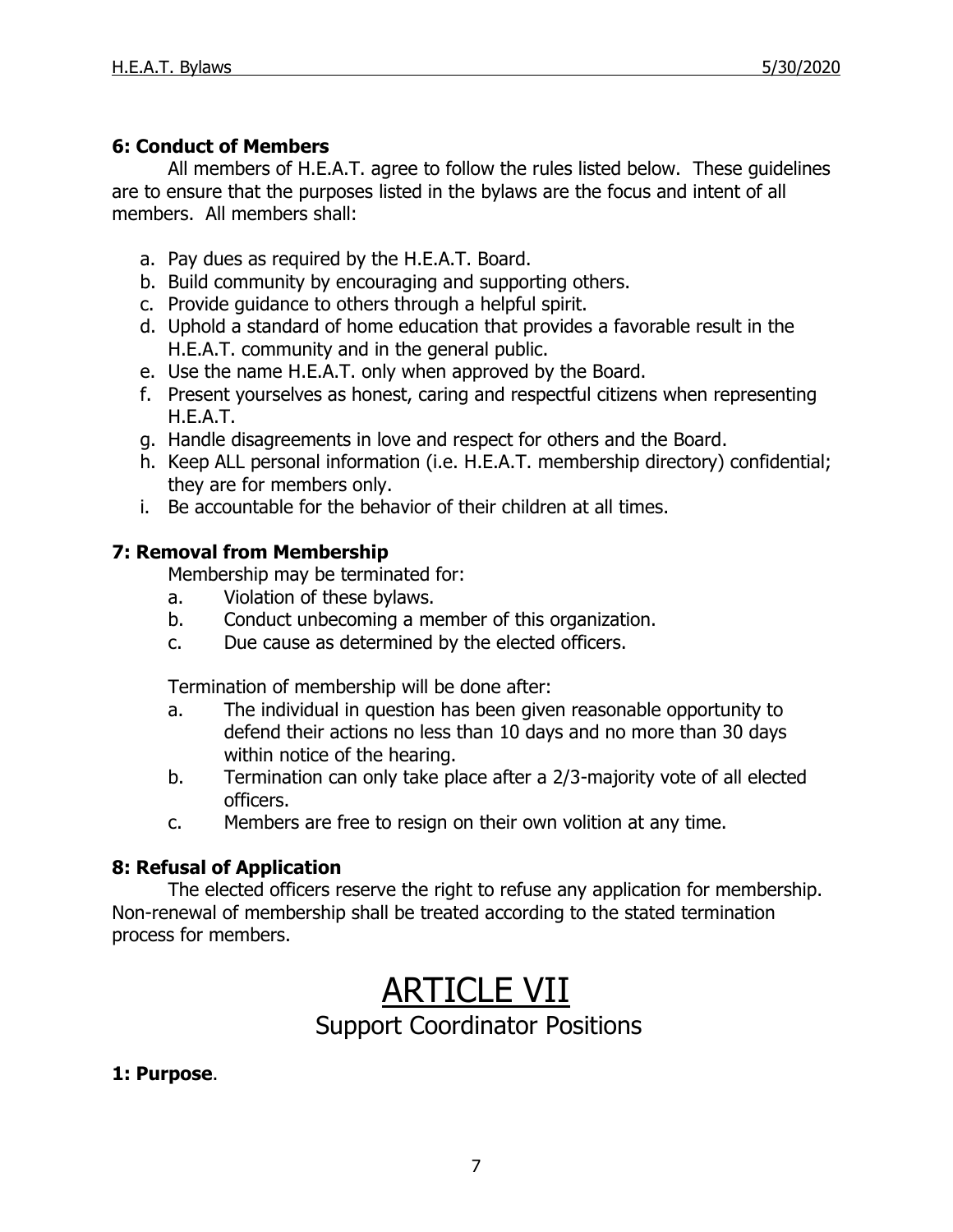H.E.A.T. support coordinator positions are designed to share responsibilities for important activities among the membership. Members are encouraged to volunteer for support positions. The President shall officially appoint support coordinators to a position. Support coordinator positions are listed in the attachments to the bylaws.

### **2: Formation**.

Support coordinator positions may be either held by individuals or as committees.

### **3: Qualifications.**

Members serving in support coordinator positions must be currently home schooling. No person in a support position may undermine the mission statements or Statement of Faith at any time.

#### **4: Duties**

Duties of coordinators shall include providing support to H.E.A.T. members by serving as a point of contact for information concerning the area for which they are appointed. They are to assist members looking for information or assistance in obtaining services and activities. They are responsible for acting as a liaison to the Board and to submit reports and requests from the membership.

#### **5: Reporting**

Members serving in support coordinator positions will report to the Board at regularly scheduled meetings either in person or by submitted report.

### ARTICLE VIII Meetings and Activities

### **1: Regular Meetings**

Support meetings and semi-annual business meetings shall be scheduled by the elected officers. These meetings shall be open to the general membership, interested parties, and potential members.

### **2: Special Meetings**

Special Business meetings are open only to members of H.E.A.T.

### **3: Elected Officer Meetings**

The H.E.A.T. Board of Elected Officials shall attempt to meet monthly, but are required to meet quarterly at a time determined by the President. These meetings are open to the general membership, but discussion is by invitation by the elected officials and voting is limited to the Elected Officials.

### **4: Activities**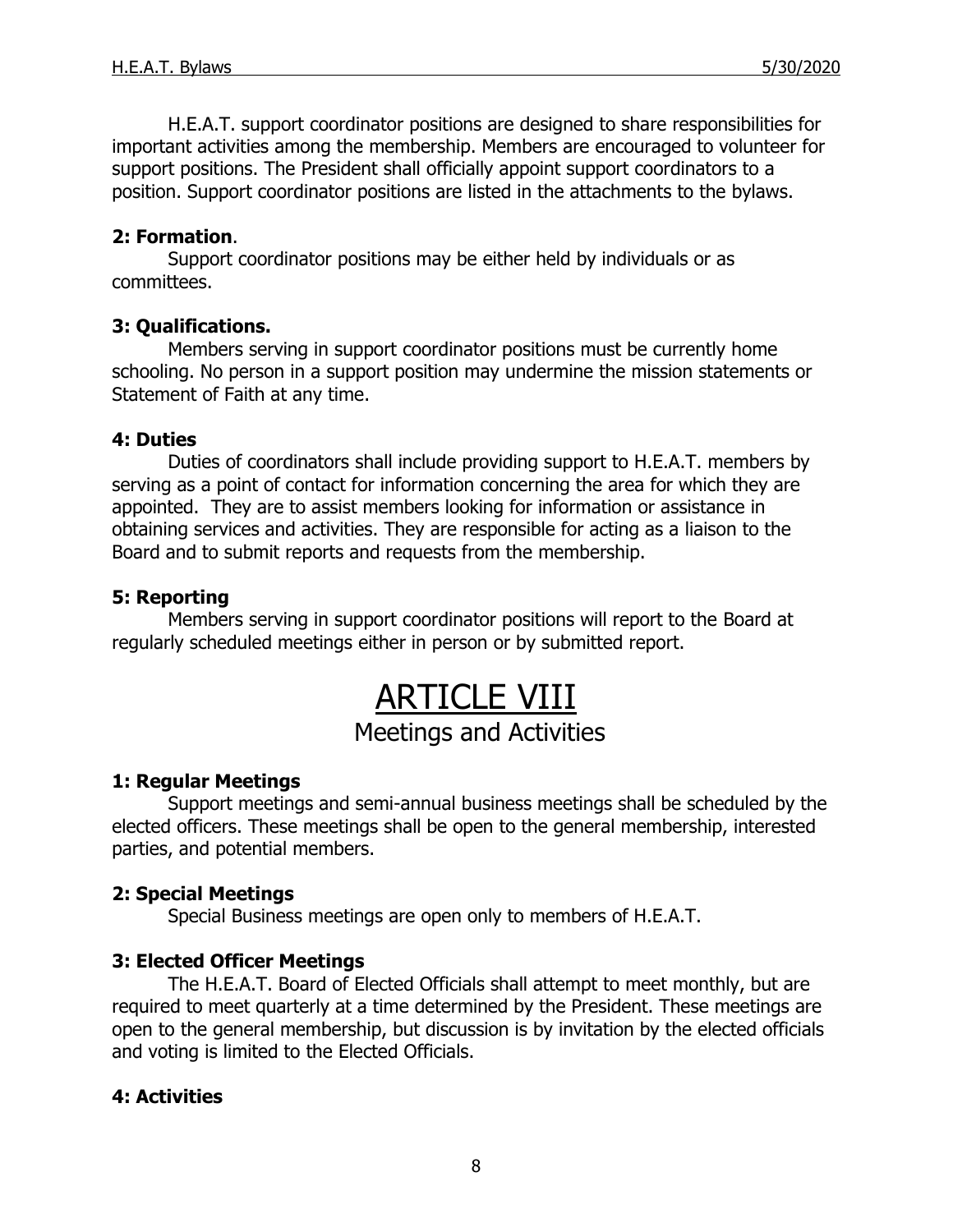Some extracurricular group activities will involve an extra expense to participating members. If fees are required to be paid in advance, such fees are nonrefundable.

### ARTICLE IX Amendments

#### **1: Amendments**

These bylaws may be amended at any regular meeting of the elected officials by two-thirds majority vote of the elected officials then in office.

### **2: Statement of Faith**

No portion of the H.E.A.T. Statement of Faith may be changed without approval of all the elected officials and two-thirds majority of the membership present in a specially called meeting, provided the proposed change has been presented in writing at a previous meeting or four weeks before the vote.

### **3: Attachments**

Attachments to the bylaws may be changed by a simple majority of the elected officials present at any regular meeting.

> ARTICLE X **Operations**

### **1: Execution of Documents**

Unless specifically authorized by the Board of Elected Officers or as otherwise required by law, all final contracts, deeds, conveyances, leases, promissory notes, or legal written instruments executed in the name of, and on behalf of H.E.A.T. shall be signed and executed by the President and one other Elected Officer, pursuant to the general authorization of the Board. All conveyance of land by deed shall be signed by the President and two other members of the Board and must be approved by a resolution of the Board.

### **2: Distribution of Funds**

Financial transactions which have a value of \$200 or more shall require majority approval of the Board of Elected Officers. In all other transactions, the President or Treasurer may dispense with the funds of H.E.A.T. in accordance with the annual budget approved by the Board and the purposes of H.E.A.T. as set out in these bylaws.

### **3: Records**

H.E.A.T. will keep correct and complete records of account and will also keep minutes of the proceedings of the Board meetings. H.E.A.T. will keep a copy of its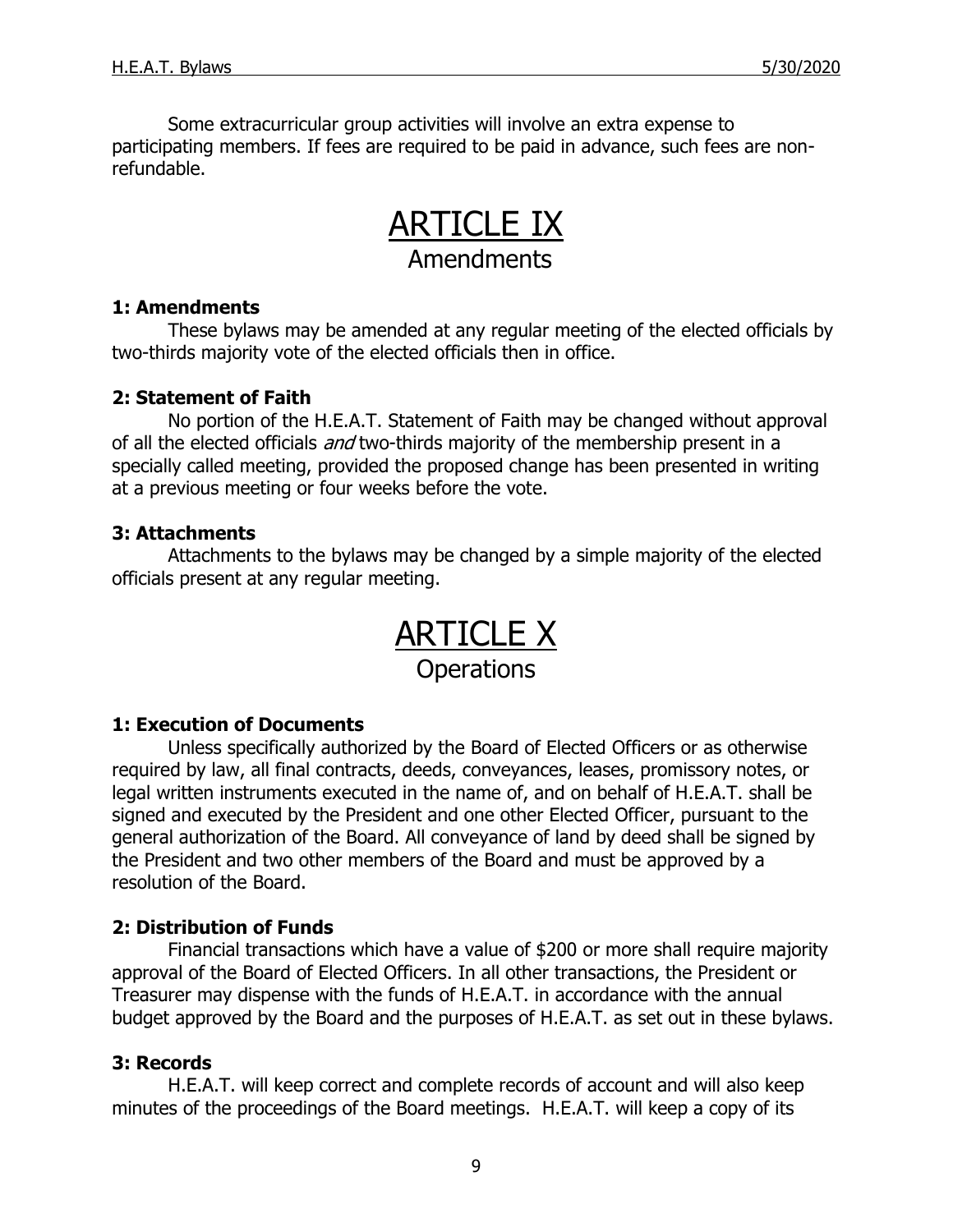bylaws, including amendments to date certified by the Secretary, along with a copy of the membership roster.

### **4: Inspection**

All books and records of H.E.A.T. may be inspected by any Elected Officer for any purpose at any reasonable time by written request.

### **5: Fiscal Year**

The fiscal year for H.E.A.T. shall be July  $1<sup>st</sup>$  to June  $30<sup>th</sup>$ .

## ARTICLE XI

### Clubs and Groups

### **1: Use of H.E.A.T. Name**

Any club or group that wishes to use the name, logo, website, forums, newsletter or written property of H.E.A.T. must request permission from the H.E.A.T. Board.

### **2: Fundraising**

- a. All clubs and groups approved by the H.E.A.T. Board may engage in individual fundraising for their group. Funds and purchases may be collected/paid through H.E.A.T., but only funds raised by individual groups are at the disposal of same individual group.
- b. All groups using H.E.A.T. name must keep and report earnings/expenditures to the Board annually. Groups failing to do so may forfeit the right to use the H.E.A.T. name.
- c. Tax ID number is only available to approved groups with prior permission. All purchases requiring the presence of elected official/check must be requested in advance.
- d. All expenditures requiring reimbursement must surrender a copy of the receipt.

### **3: Conduct**

All clubs or groups using the H.E.A.T. name must adhere to the purpose and mission of H.E.A.T. as stated in Article III (3), and conduct of members as stated in Article VI (6).

## ARTICLE XII

### Disclaimer

H.E.A.T. shall not be held liable for any injury, illness, or death occurring in conjunction with any H.E.A.T supported event, activity, or meeting.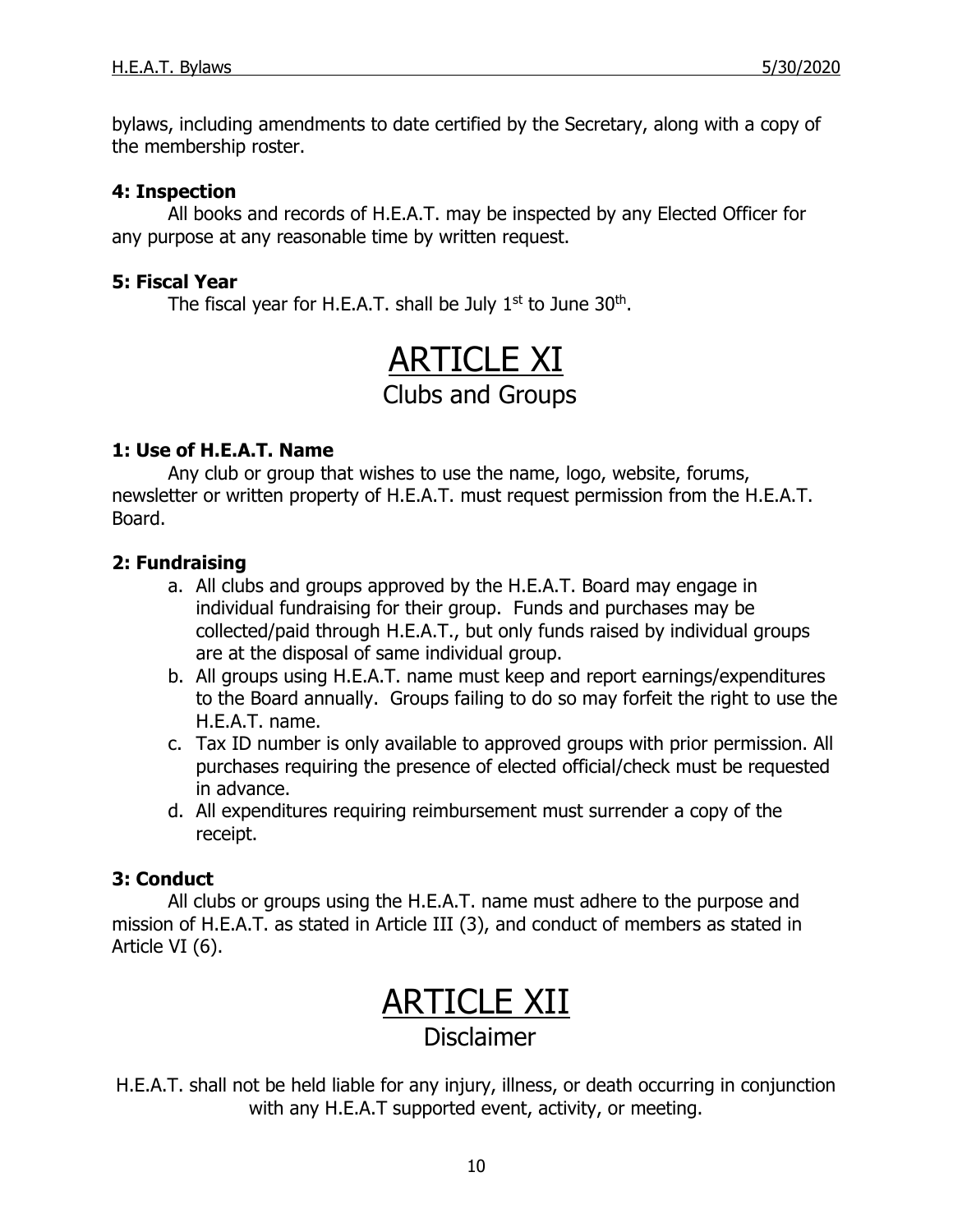### **Certification**

ADOPTED AND APPROVED by the Board of Elected Officers of H.E.A.T. at its meeting held on

### **30 May 2020,**

and

APPROVED BY THE MEMBERSHIP ON \_\_\_\_\_\_\_\_\_\_\_\_\_\_\_\_\_\_\_\_\_\_\_\_\_.